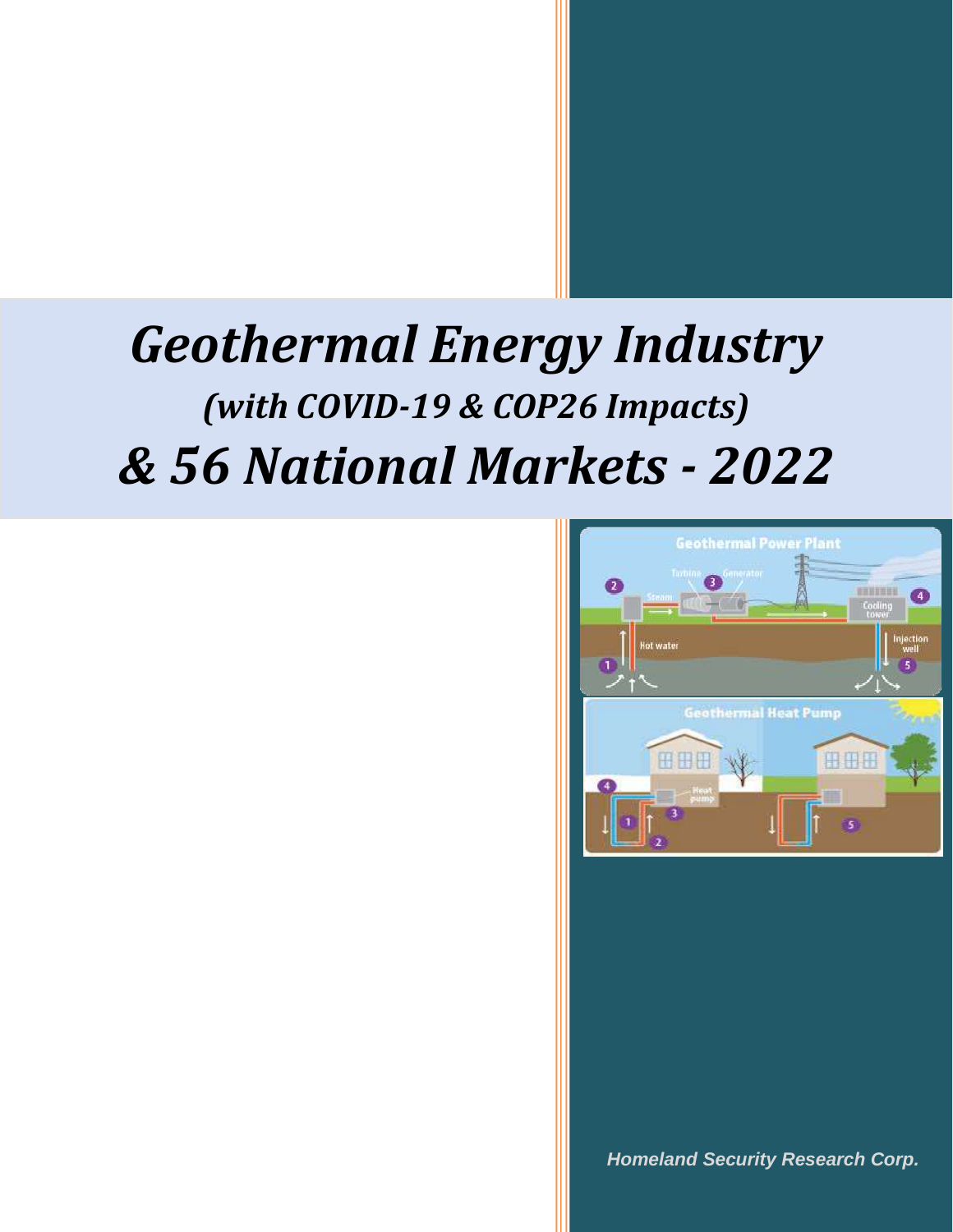*[HSRC](http://www.homelandsecurityresearch.com/) is an American Israeli market intelligence & technology research firm specializing in Homeland Security (HLS) & Public Safety (PS) Industry. HSRC provides premium market offthe-shelf and custom reports on present and emerging technologies and industry expertise, enabling global clients to gain time-critical insight into business opportunities. HSRC's clients include the EU, NATO, US Congress, DHS, DOD, and US Congress GAO, among others, as well as Law enforcement, Counter Terror & Public Safety government agencies in Japan, Korea, Taiwan, Israel, Canada, UK, Germany, Australia, Sweden, Finland, Singapore. With over 1150 private sector clients (75% repeat customers), including major defense and security vendors and Fortune 2000 companies. HSRC earned the reputation as the industry Gold Standard for Homeland Security & Public Safety market reports.*

> *Washington D.C. 20004, 601 Pennsylvania Ave., NW Suite 900, Tel: 202-455-0966, [info@hsrc.biz,](mailto:info@hsrc.biz) [www.homelandsecurityresearch.com](http://www.homelandsecurityresearch.com/)*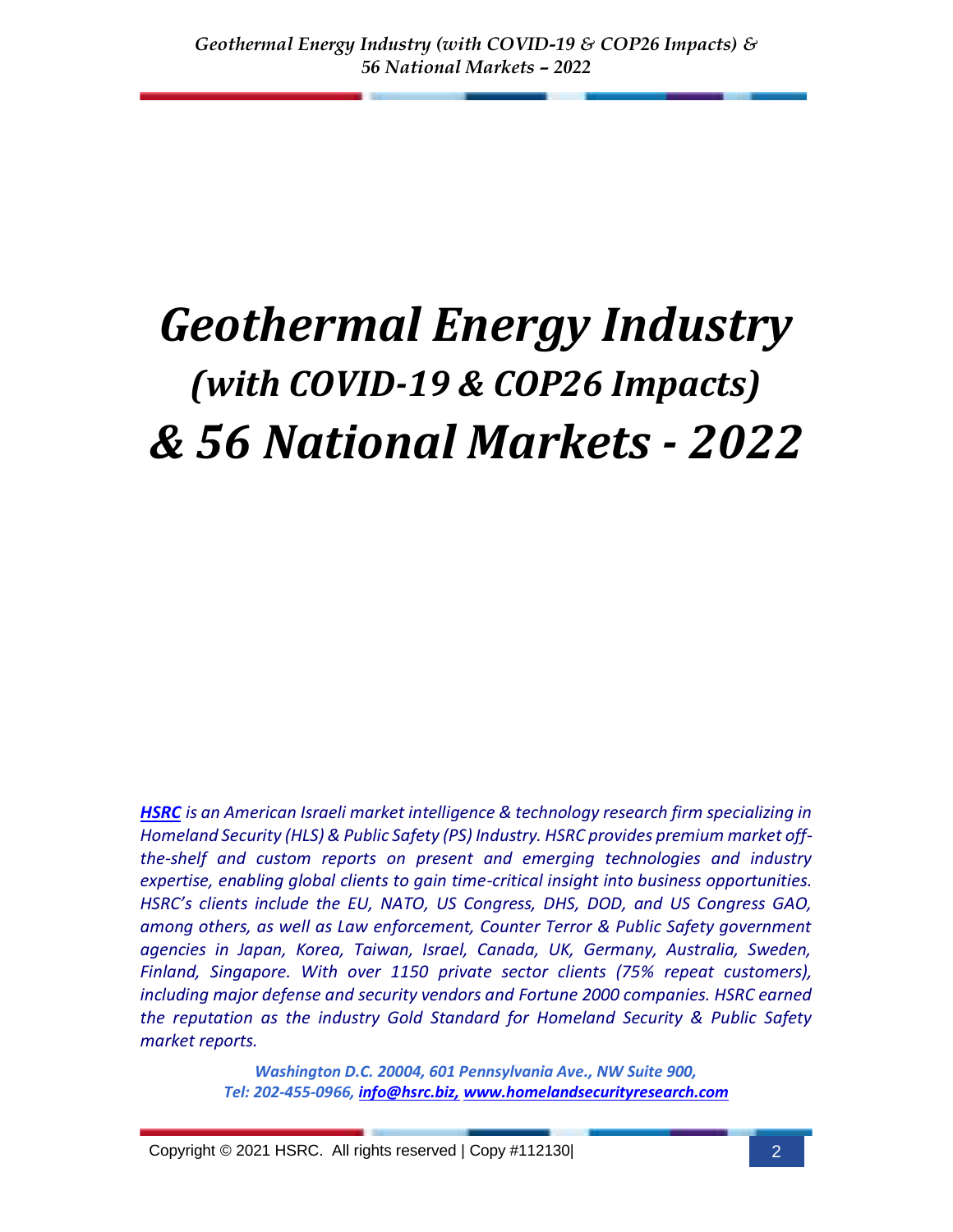## **Table of Contents**

| 1              | 1.1<br>1.2                                    | Benefits of Geothermal Energy Industry Value Chain21<br>Renewable Energy Industry Margin Optimization 22 |  |
|----------------|-----------------------------------------------|----------------------------------------------------------------------------------------------------------|--|
| $\mathbf{2}$   |                                               | <b>Business Opportunities &amp; Emerging Technologies  23</b>                                            |  |
| 3              | 3.1<br>3.1                                    | Coronavirus Effects on the Geothermal Energy Market 34<br>COVID Impact on Renewable Energy Demand 35     |  |
|                |                                               |                                                                                                          |  |
|                |                                               |                                                                                                          |  |
| 4              | 4.1<br>4.2<br>4.3<br>4.4<br>4.5<br>4.6<br>4.7 | Canada, Renewable Energy Market Background 37                                                            |  |
| 5              | 5.1<br>5.2<br>5.3<br>5.4<br>5.5<br>5.6<br>5.7 |                                                                                                          |  |
|                |                                               |                                                                                                          |  |
| 6              | 6.1<br>6.2<br>6.3<br>6.4<br>6.5<br>6.6<br>6.7 | Argentina, Renewable Energy Market Background54<br>Argentina Hydropower & Marine Power Market56          |  |
| $\overline{7}$ | 7.1                                           |                                                                                                          |  |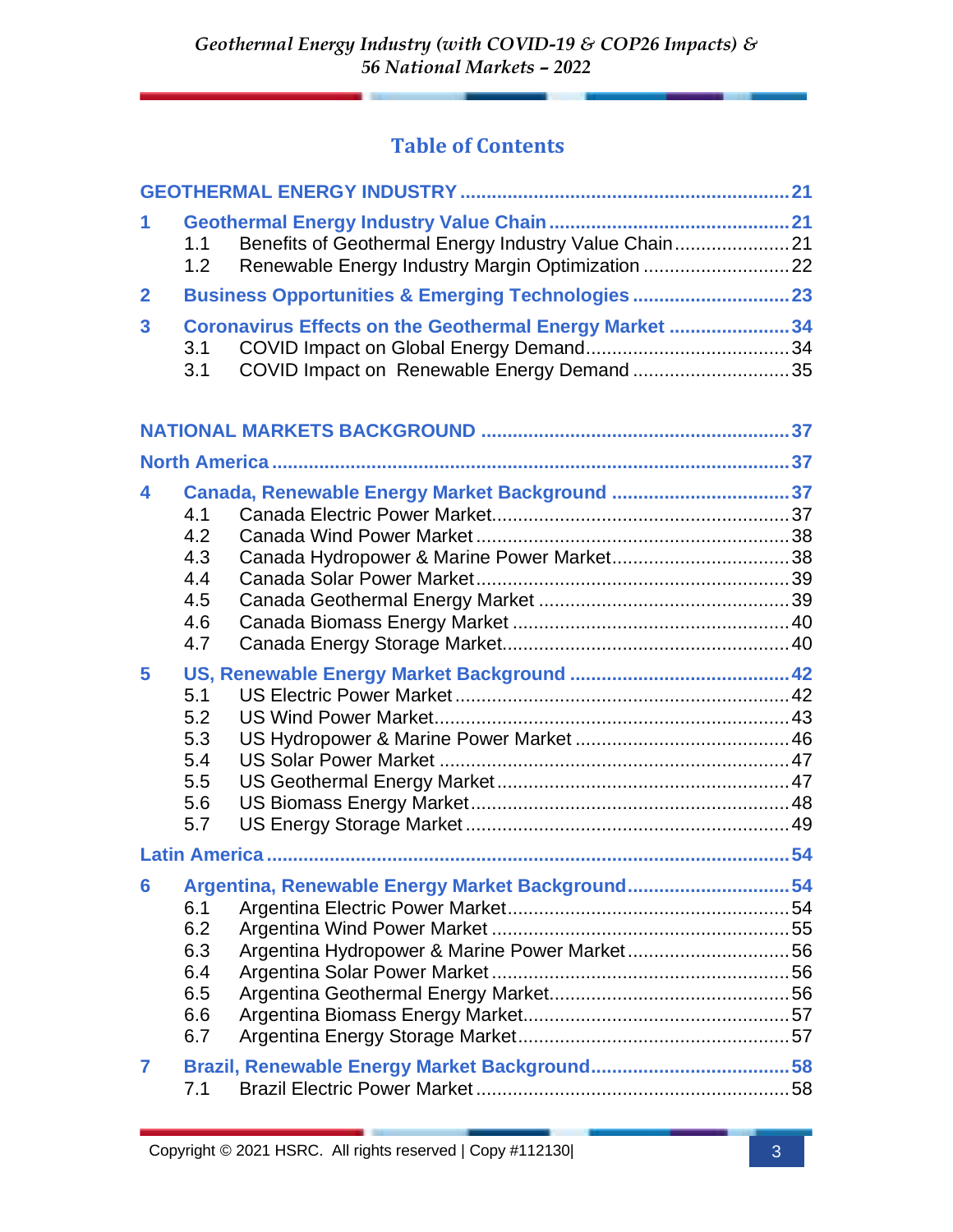|    | 7.2<br>7.3<br>7.4<br>7.5<br>7.6<br>7.7               |                                                |  |
|----|------------------------------------------------------|------------------------------------------------|--|
| 8  | 8.1<br>8.2<br>8.3<br>8.4<br>8.5<br>8.6<br>8.7        |                                                |  |
| 9  | 9.1<br>9.2<br>9.3<br>9.4<br>9.5<br>9.6<br>9.7        |                                                |  |
| 10 | 10.1<br>10.2<br>10.3<br>10.4<br>10.5<br>10.6<br>10.7 | Ecuador, Renewable Energy Market Background 74 |  |
| 11 | 11.1<br>11.2<br>11.3<br>11.4<br>11.5<br>11.6<br>11.7 |                                                |  |
| 12 | 12.1<br>12.2<br>12.3<br>12.4                         |                                                |  |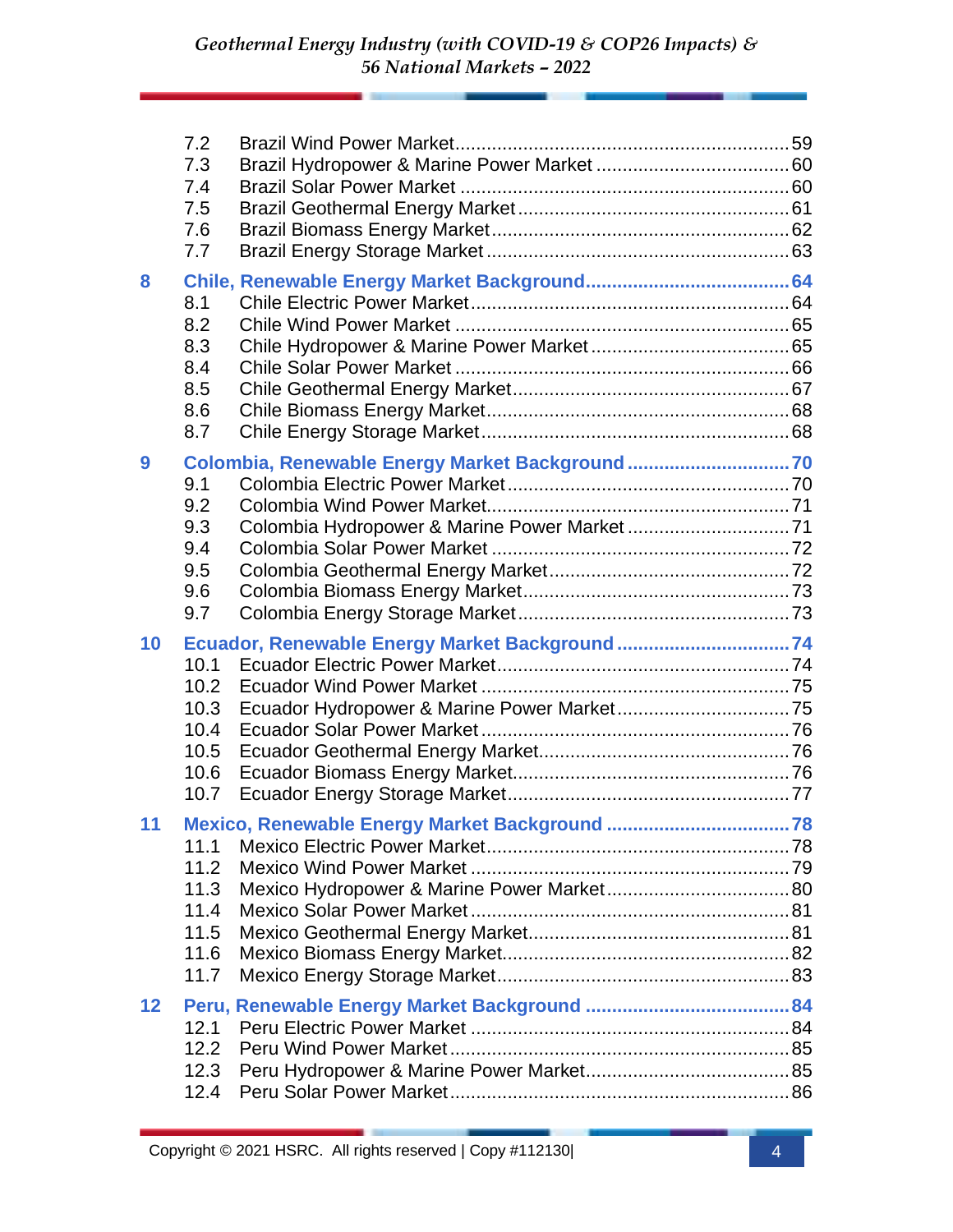|    | 12.6<br>12.7                                         |                                                                                                                                                              |  |
|----|------------------------------------------------------|--------------------------------------------------------------------------------------------------------------------------------------------------------------|--|
|    |                                                      |                                                                                                                                                              |  |
| 13 | 13.1<br>13.2<br>13.3<br>13.4<br>13.5<br>13.6<br>13.7 |                                                                                                                                                              |  |
| 14 | 14.1<br>14.2<br>14.3<br>14.4<br>14.5<br>14.6<br>14.7 |                                                                                                                                                              |  |
| 15 | 15.1<br>15.2<br>15.3<br>15.4<br>15.5<br>15.6<br>15.7 |                                                                                                                                                              |  |
| 16 | 16.2<br>16.3<br>16.4<br>16.5<br>16.6<br>16.7         | Czech Republic, Renewable Energy Market Background 99<br>Czech Republic Hydropower & Marine Power Market  100<br>Czech Republic Geothermal Energy Market 101 |  |
| 17 | 17.1<br>17.2<br>17.3<br>17.4<br>17.5<br>17.5.1       | Denmark, Renewable Energy Market Background  104<br>Denmark Hydropower & Marine Power Market 105<br>Denmark Geothermal Energy Market without Greenland 105   |  |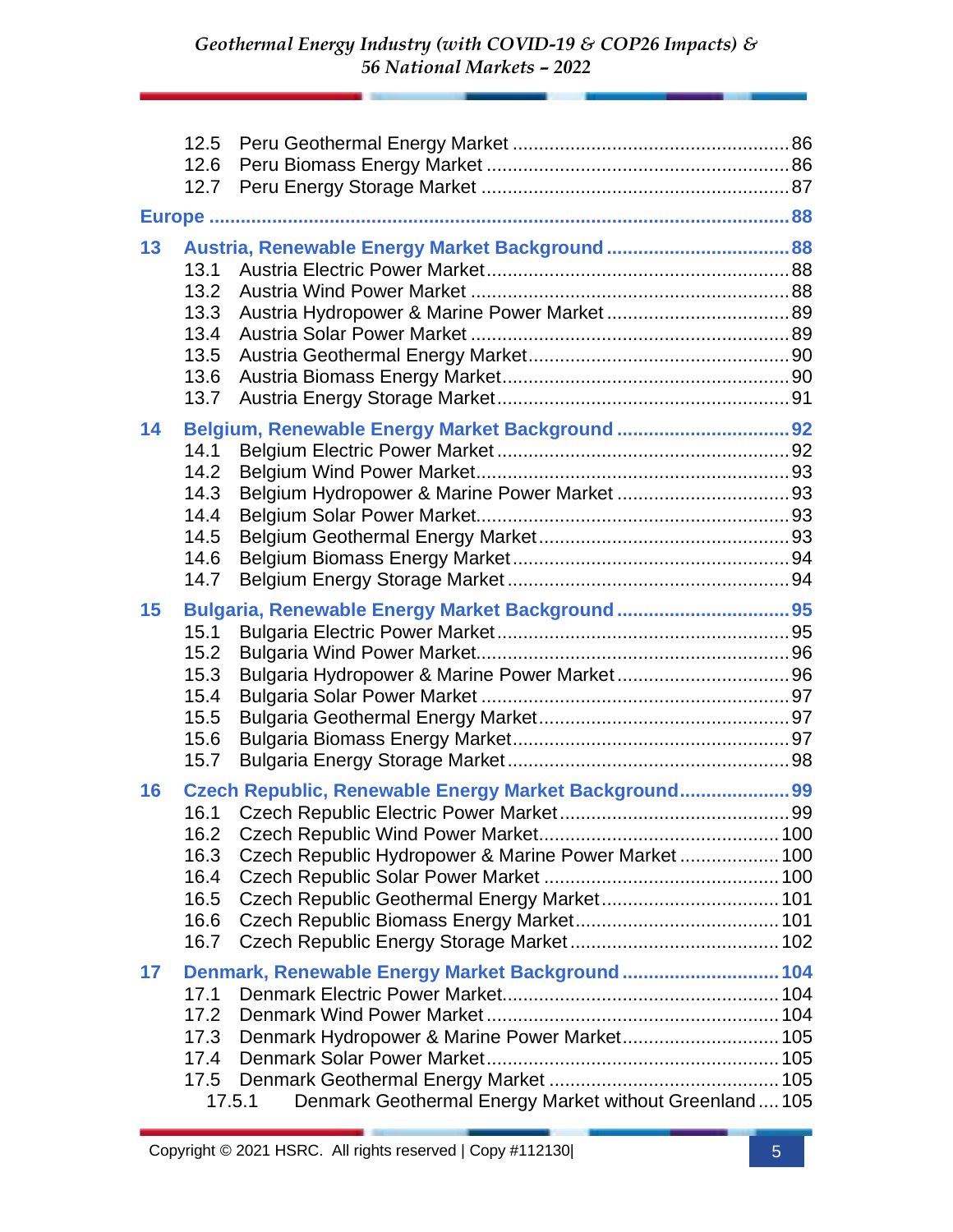|    | 17.6<br>17.7                                         | 17.5.2                                                                                                                                                                                                                                   |  |
|----|------------------------------------------------------|------------------------------------------------------------------------------------------------------------------------------------------------------------------------------------------------------------------------------------------|--|
| 18 | 18.1<br>18.2<br>18.3<br>18.4<br>18.5<br>18.6<br>18.7 | Finland, Renewable Energy Market Background 107<br>Finland Hydropower & Marine Power Market  108                                                                                                                                         |  |
| 19 | 19.1<br>19.2<br>19.3<br>19.4<br>19.5<br>19.6<br>19.7 | France, Renewable Energy Market Background 111<br>France Hydropower & Marine Power Market 112                                                                                                                                            |  |
| 20 | 20.4<br>20.5<br>20.6<br>20.7<br>20.8                 | Germany, Renewable Energy Market Background 116<br>20.1 Germany Long Term Renewable Energy Policy  116<br>German Government Energy Strategy  119<br>20.2.1<br>20.3.1<br>20.3.2<br>20.3.3<br>Germany Hydropower & Marine Power Market 122 |  |
| 21 | 21.1<br>21.2<br>21.3<br>21.4<br>21.5<br>21.6<br>21.7 | Greece, Renewable Energy Market Background  126<br>Greece Hydropower & Marine Power Market  127                                                                                                                                          |  |
| 22 | 22.1<br>22.2                                         | Hungary, Renewable Energy Market Background 130                                                                                                                                                                                          |  |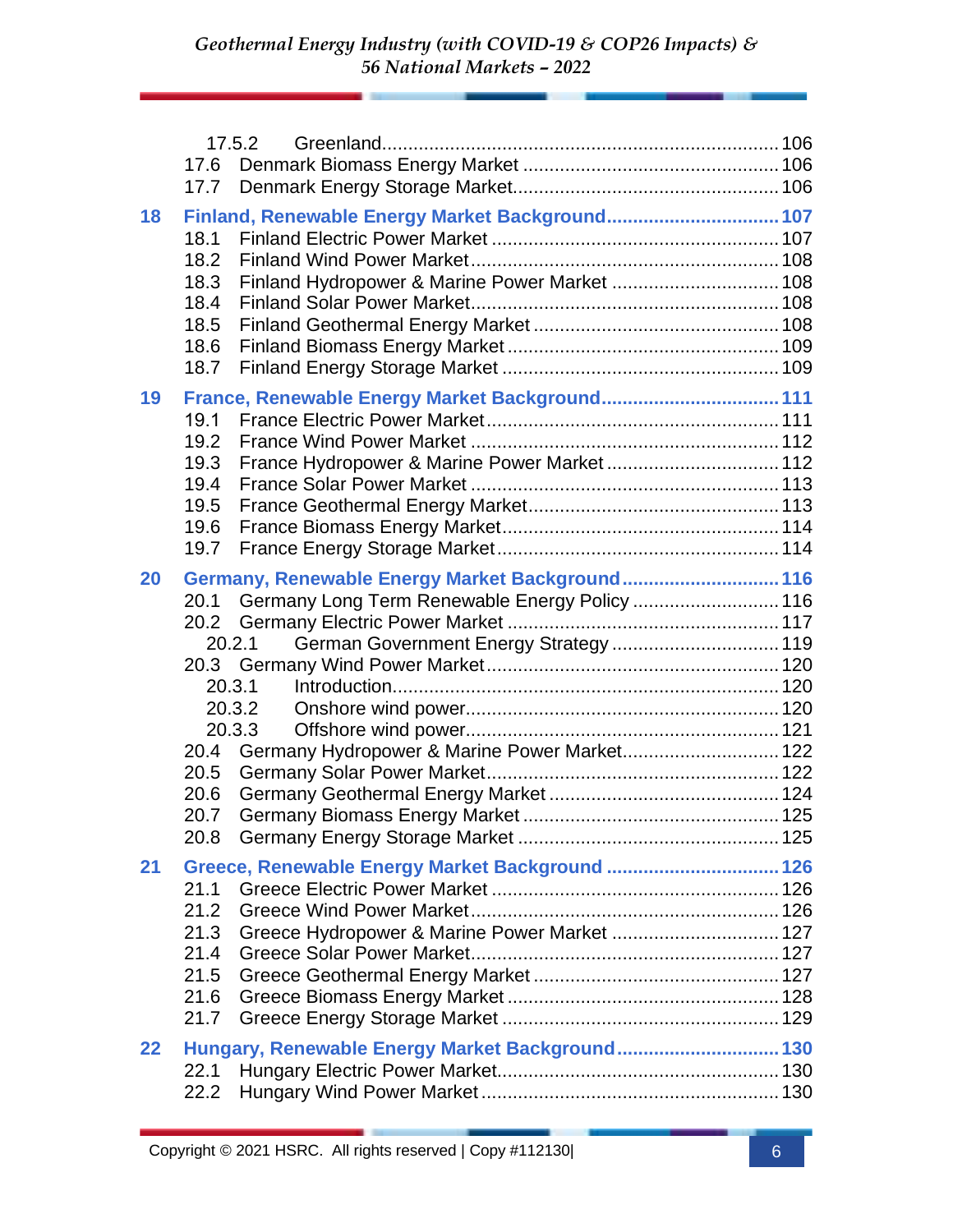|    | 22.3<br>22.4<br>22.5<br>22.6<br>22.7                 | Hungary Hydropower & Marine Power Market 130                                                                 |  |
|----|------------------------------------------------------|--------------------------------------------------------------------------------------------------------------|--|
| 23 | 23.1<br>23.2<br>23.3<br>23.4<br>23.5<br>23.6         | Iceland, Renewable Energy Market Background  134                                                             |  |
| 24 | 24.1<br>24.2<br>24.3<br>24.4<br>24.5<br>24.6<br>24.7 | Ireland, Renewable Energy Market Background 137<br>Ireland Hydropower & Marine Power Market  140             |  |
| 25 | 25.1<br>25.2<br>25.3<br>25.4<br>25.5<br>25.6<br>25.7 |                                                                                                              |  |
| 26 | 26.1<br>26.3<br>26.4<br>26.5<br>26.6<br>26.7         | Lithuania, Renewable Energy Market Background  147<br>Lithuania Hydropower & Marine Power Market 149         |  |
| 27 | 27.1<br>27.2<br>27.3<br>27.4<br>27.5<br>27.6         | The Netherlands, Renewable Energy Market Background  152<br>Netherlands Hydropower & Marine Power Market 154 |  |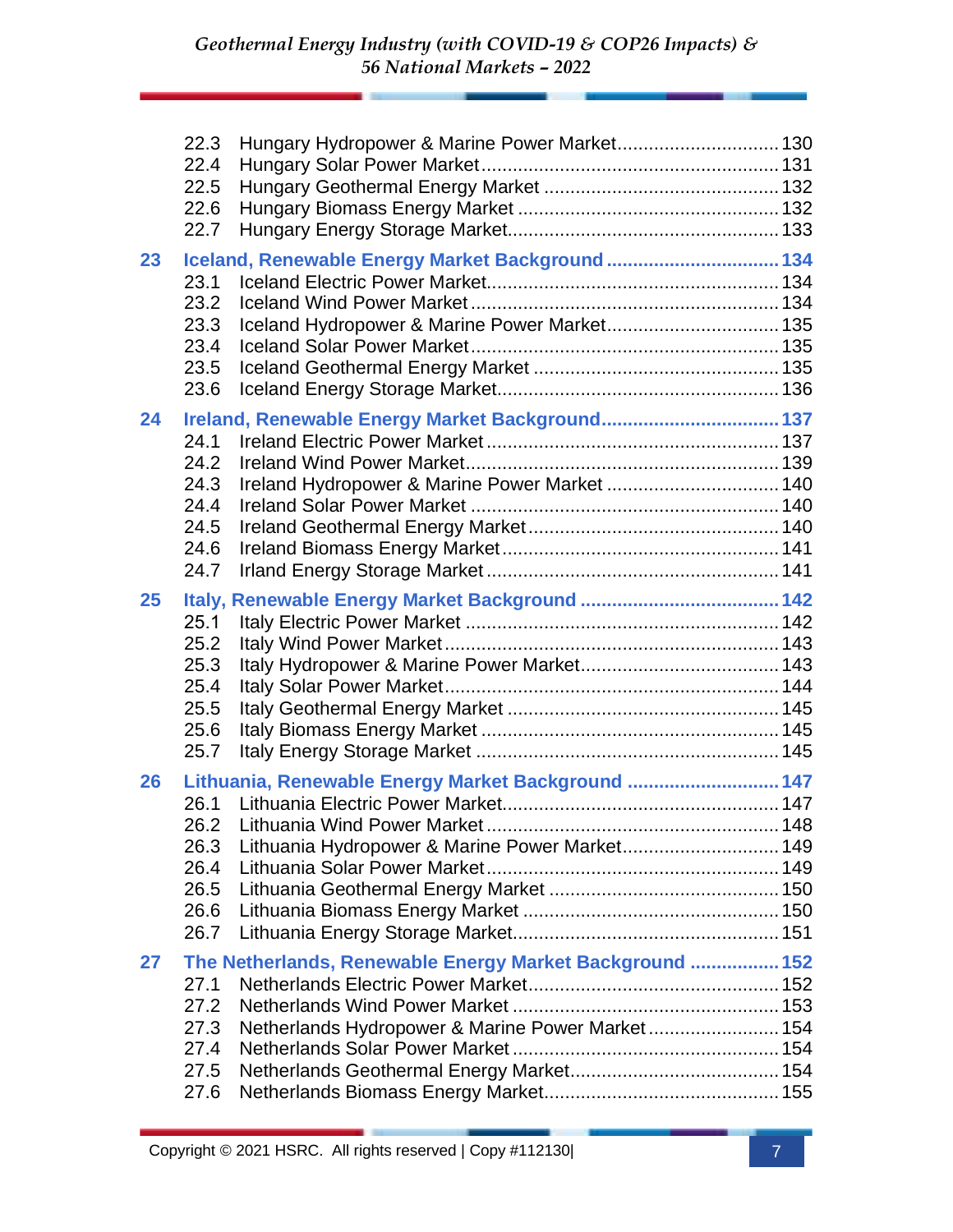| 28              | 28.1<br>28.2<br>28.3<br>28.4<br>28.5<br>28.6<br>28.7 | Norway, Renewable Energy Market Background  157<br>Norway Hydropower & Marine Power Market 158    |  |
|-----------------|------------------------------------------------------|---------------------------------------------------------------------------------------------------|--|
| 29              | 29.1<br>29.2<br>29.3<br>29.4<br>29.5<br>29.6<br>29.7 | Poland, Renewable Energy Market Background  161<br>Poland Hydropower & Marine Power Market 162    |  |
| 30              | 30.1<br>30.2<br>30.3<br>30.4<br>30.5<br>30.6<br>30.7 | Portugal, Renewable Energy Market Background 165<br>Portugal Hydropower & Marine Power Market 166 |  |
| 31              | 31.1<br>31.2<br>31.3<br>31.4<br>31.5<br>31.6<br>31.7 | Romania, Renewable Energy Market Background  169<br>Romania Hydropower & Marine Power Market 170  |  |
| 32 <sub>2</sub> | 32.1<br>32.2<br>32.3<br>32.4<br>32.5<br>32.6<br>32.7 | Russia, Renewable Energy Market Background 172<br>Russia Hydropower & Marine Power Market  173    |  |
| 33              | 33.1                                                 |                                                                                                   |  |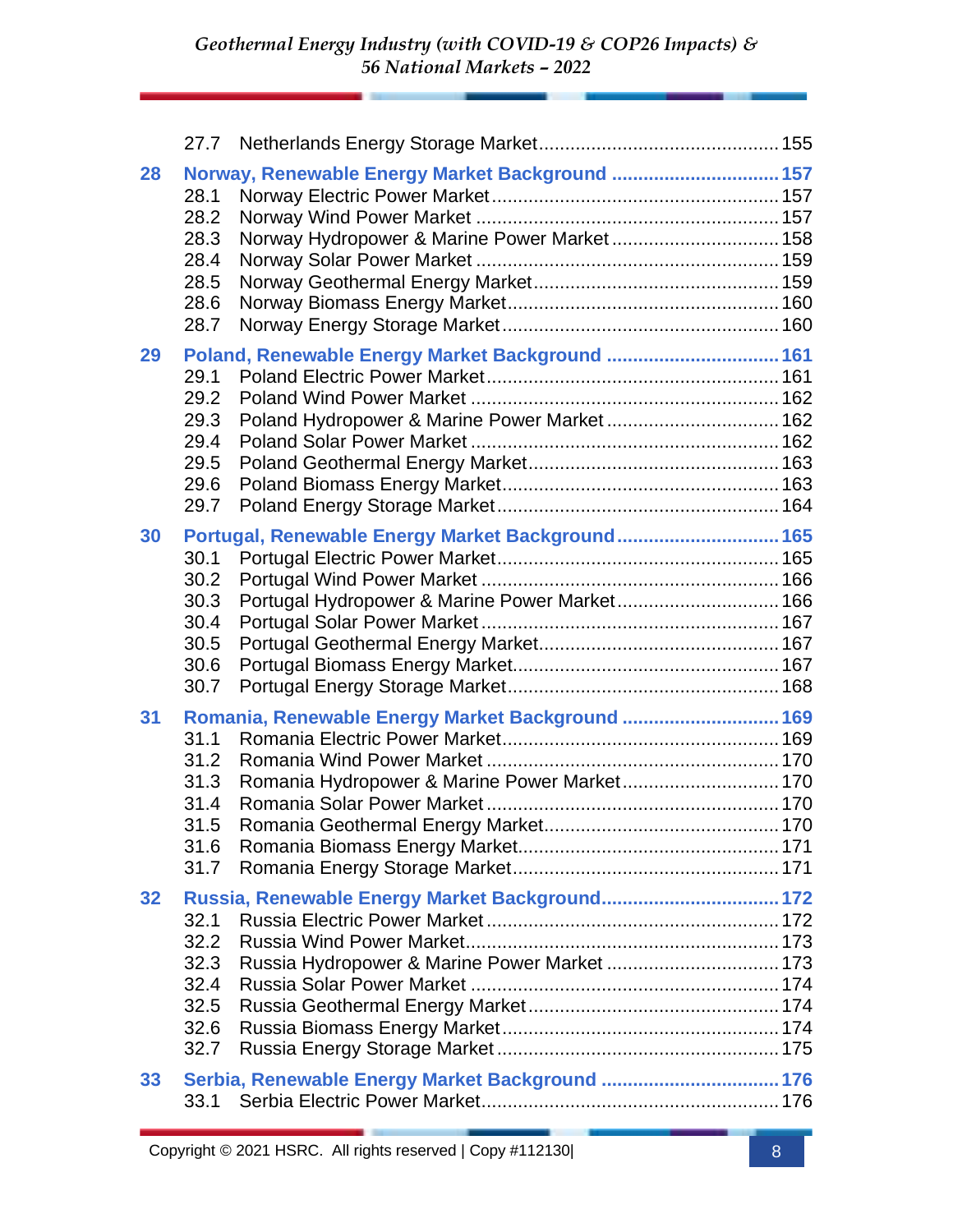|                 | 33.2<br>33.3<br>33.4<br>33.5<br>33.6<br>33.7         |                                                                                                          |  |
|-----------------|------------------------------------------------------|----------------------------------------------------------------------------------------------------------|--|
| 34              | 34.1<br>34.2<br>34.3<br>34.4<br>34.5<br>34.6<br>34.7 | Slovakia, Renewable Energy Market Background 180<br>Slovakia Hydropower & Marine Power Market 181        |  |
| 35              | 35.1<br>35.2<br>35.3<br>35.4<br>35.5<br>35.6<br>35.7 | Slovenia, Renewable Energy Market Background 183<br>Slovenia Hydropower & Marine Power Market 184        |  |
| 36              | 36.1<br>36.2<br>36.3<br>36.4<br>36.5<br>36.6<br>36.7 |                                                                                                          |  |
| 37 <sub>2</sub> | 37.1<br>37.2<br>37.3<br>37.4<br>37.5<br>37.6<br>37.7 | Sweden, Renewable Energy Market Background 192<br>Sweden Hydropower & Marine Power Market  193           |  |
| 38              | 38.1<br>38.2<br>38.3<br>38.4                         | Switzerland, Renewable Energy Market Background  196<br>Switzerland Hydropower & Marine Power Market 197 |  |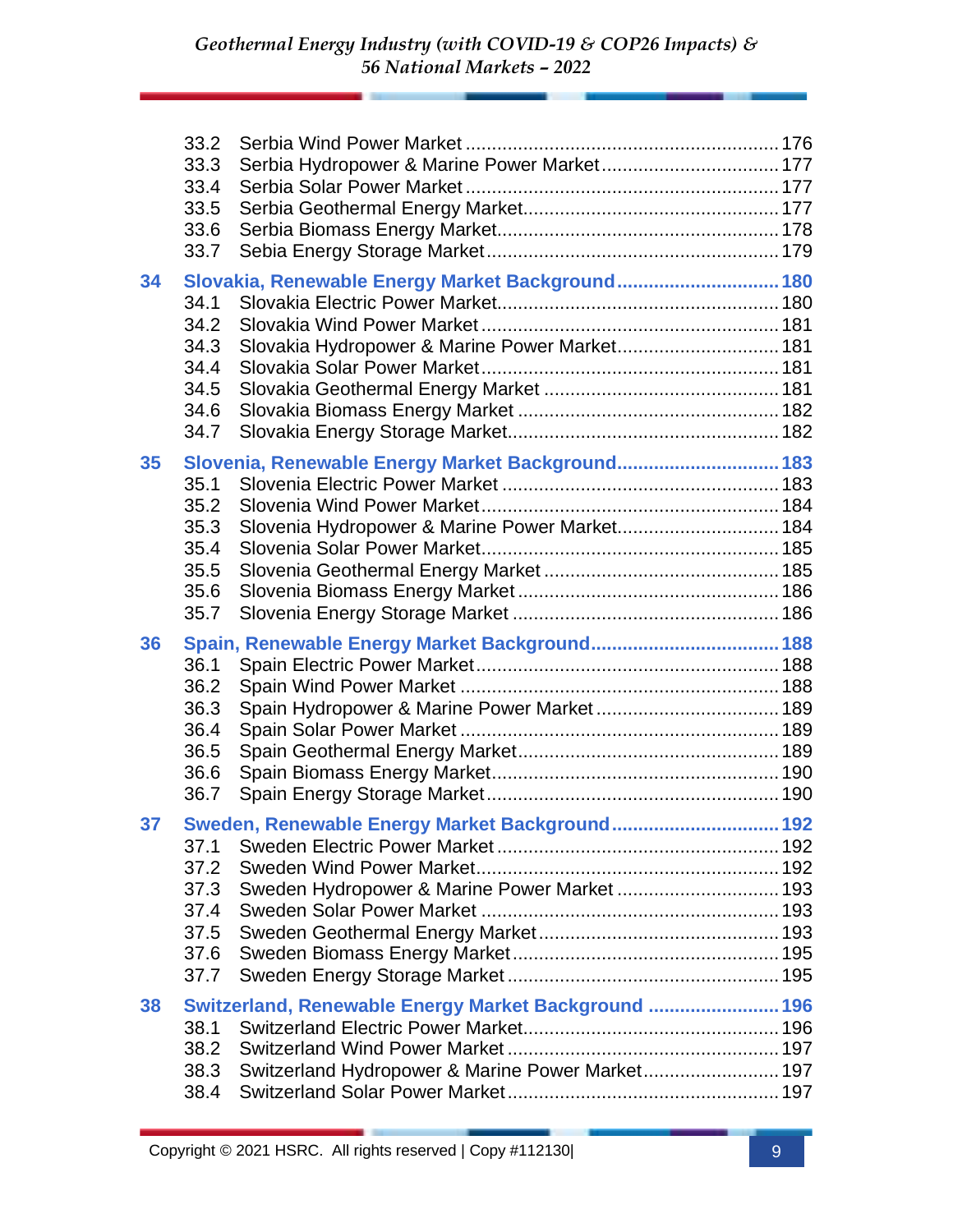|    | 38.5<br>38.6<br>38.7                                 |                                                                                               |  |
|----|------------------------------------------------------|-----------------------------------------------------------------------------------------------|--|
| 39 | 39.1<br>39.2<br>39.3<br>39.4<br>39.5<br>39.6<br>39.7 | The UK, Renewable Energy Market Background 200<br>The UK Hydropower & Marine Power Market 201 |  |
| 40 | 40.1<br>40.2<br>40.3<br>40.4<br>40.5<br>40.6<br>40.7 | Ukraine, Renewable Energy Market Background  205                                              |  |
|    |                                                      |                                                                                               |  |
| 41 | 41.1<br>41.2<br>41.3<br>41.4<br>41.5<br>41.6<br>41.7 | Algeria, Renewable Energy Market Background  208                                              |  |
| 42 | 42.2<br>42.3<br>42.4<br>42.5<br>42.6<br>42.7         |                                                                                               |  |
| 43 | 43.1<br>43.2<br>43.3<br>43.4<br>43.5<br>43.6         |                                                                                               |  |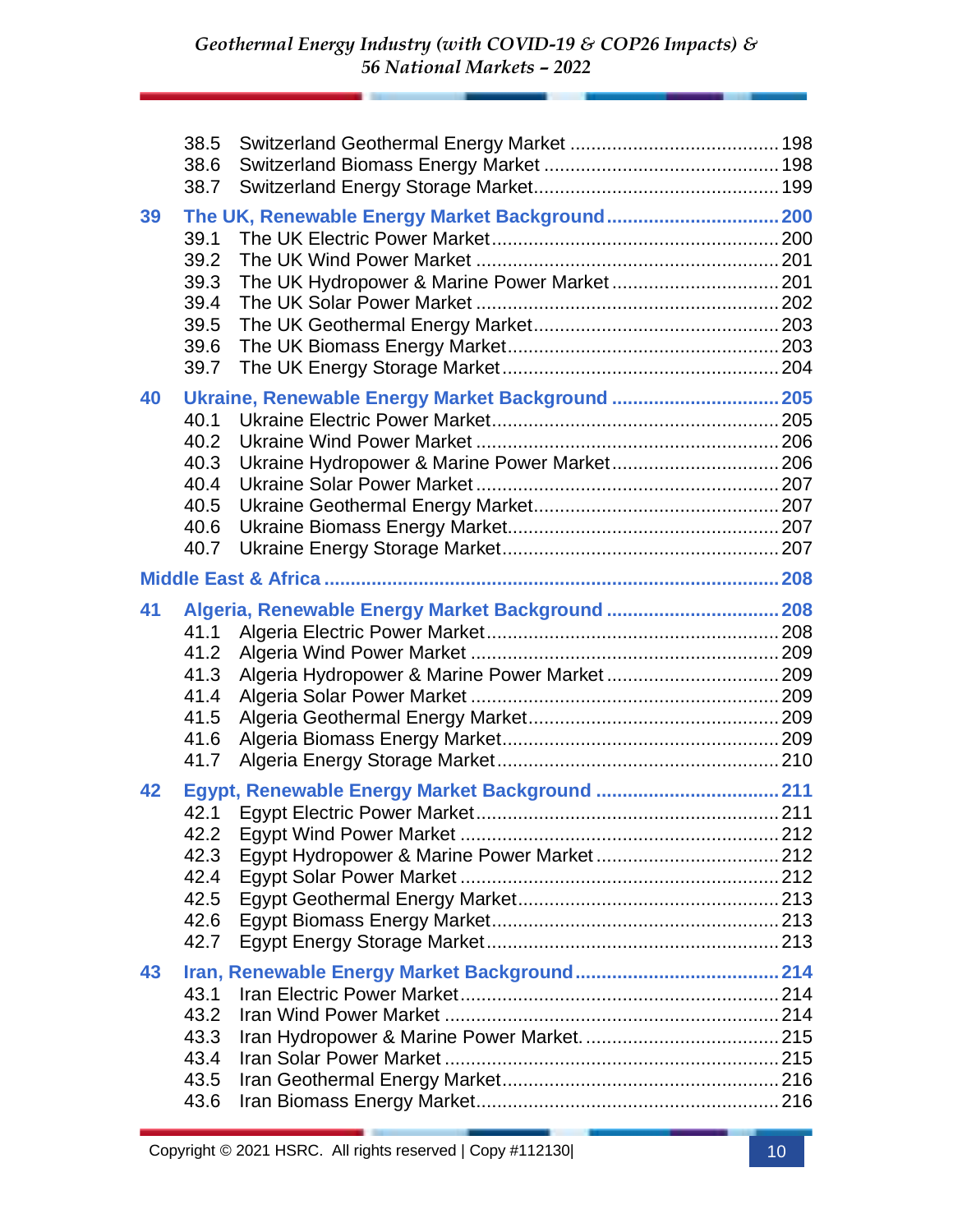| 44 | 44.1<br>44.2<br>44.3<br>44.4<br>44.5<br>44.6<br>44.7 |                                                                                                           |  |
|----|------------------------------------------------------|-----------------------------------------------------------------------------------------------------------|--|
| 45 | 45.1<br>45.2<br>45.3<br>45.4<br>45.5<br>45.6<br>45.7 |                                                                                                           |  |
| 46 | 46.1<br>46.2<br>46.3<br>46.4<br>46.5<br>46.6<br>46.7 | Nigeria, Renewable Energy Market Background  224                                                          |  |
| 47 | 47.1<br>47.2<br>47.3<br>47.4<br>47.5<br>47.6<br>47.7 | Saudi Arabia, Renewable Energy Market Background  227<br>Saudi Arabia Hydropower & Marine Power Market229 |  |
| 48 | 48.1<br>48.2<br>48.3<br>48.4<br>48.5<br>48.6<br>48.7 | South Africa, Renewable Energy Market Background  232<br>South Africa Hydropower & Marine Power Market233 |  |
| 49 |                                                      |                                                                                                           |  |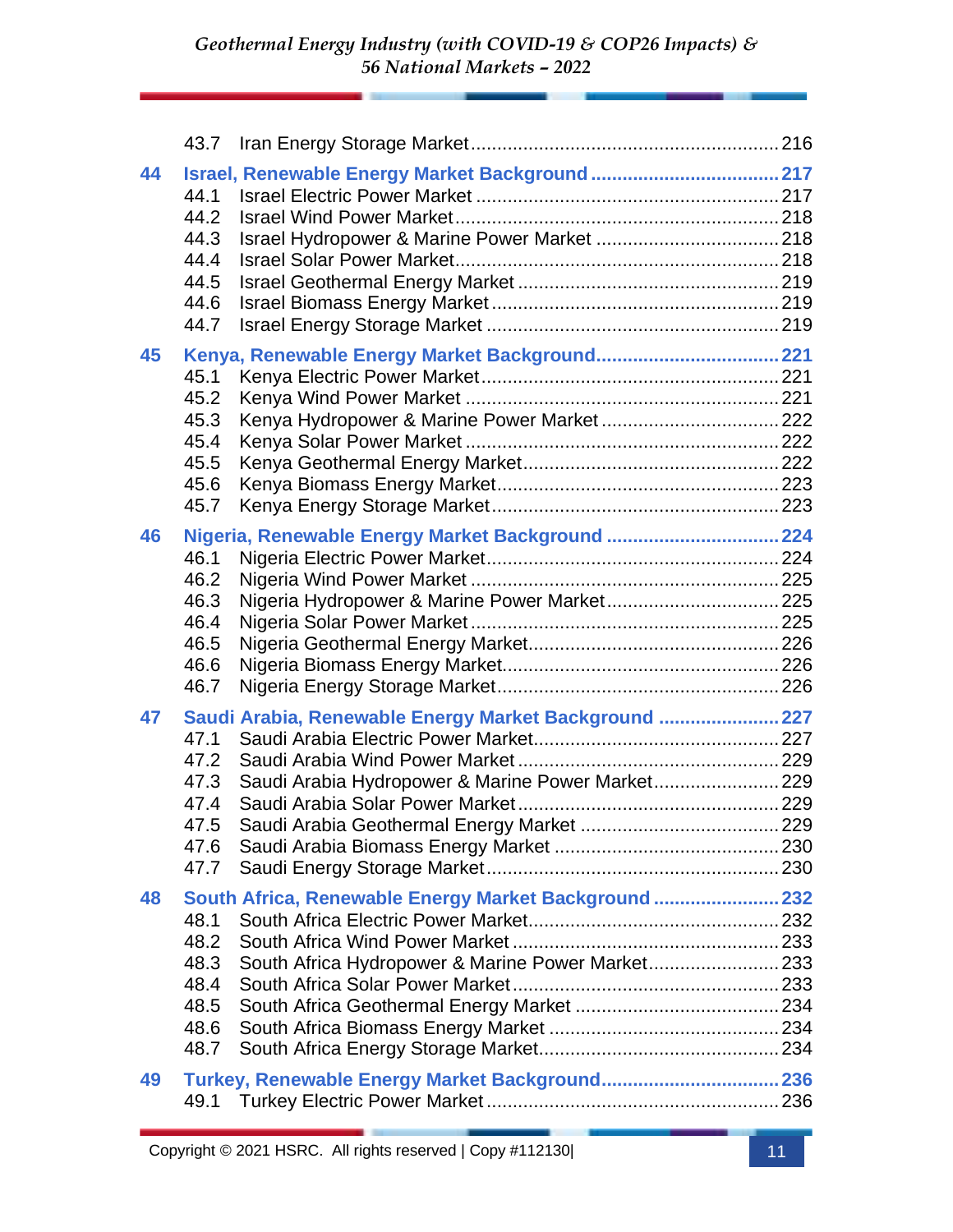|    | 49.2<br>49.3<br>49.4<br>49.5<br>49.6<br>49.7         |                                                                                                       |  |
|----|------------------------------------------------------|-------------------------------------------------------------------------------------------------------|--|
|    |                                                      |                                                                                                       |  |
| 50 | 50.1<br>50.2<br>50.3<br>50.4<br>50.5<br>50.6<br>50.7 | Australia, Renewable Energy Market Background  240<br>Australia Hydropower & Marine Power Market  241 |  |
| 51 | 51.1<br>51.2<br>51.3<br>51.4<br>51.5<br>51.6<br>51.7 |                                                                                                       |  |
| 52 | 52.1<br>52.2<br>52.3<br>52.4<br>52.5<br>52.6<br>52.7 |                                                                                                       |  |
| 53 | 53.1<br>53.2<br>53.3<br>53.4<br>53.5<br>53.6<br>53.7 | Indonesia, Renewable Energy Market Background 254<br>Indonesia Hydropower & Marine Power Market 255   |  |
| 54 | 54.1<br>54.2<br>54.3                                 | Japan, Renewable Energy Market Background 259                                                         |  |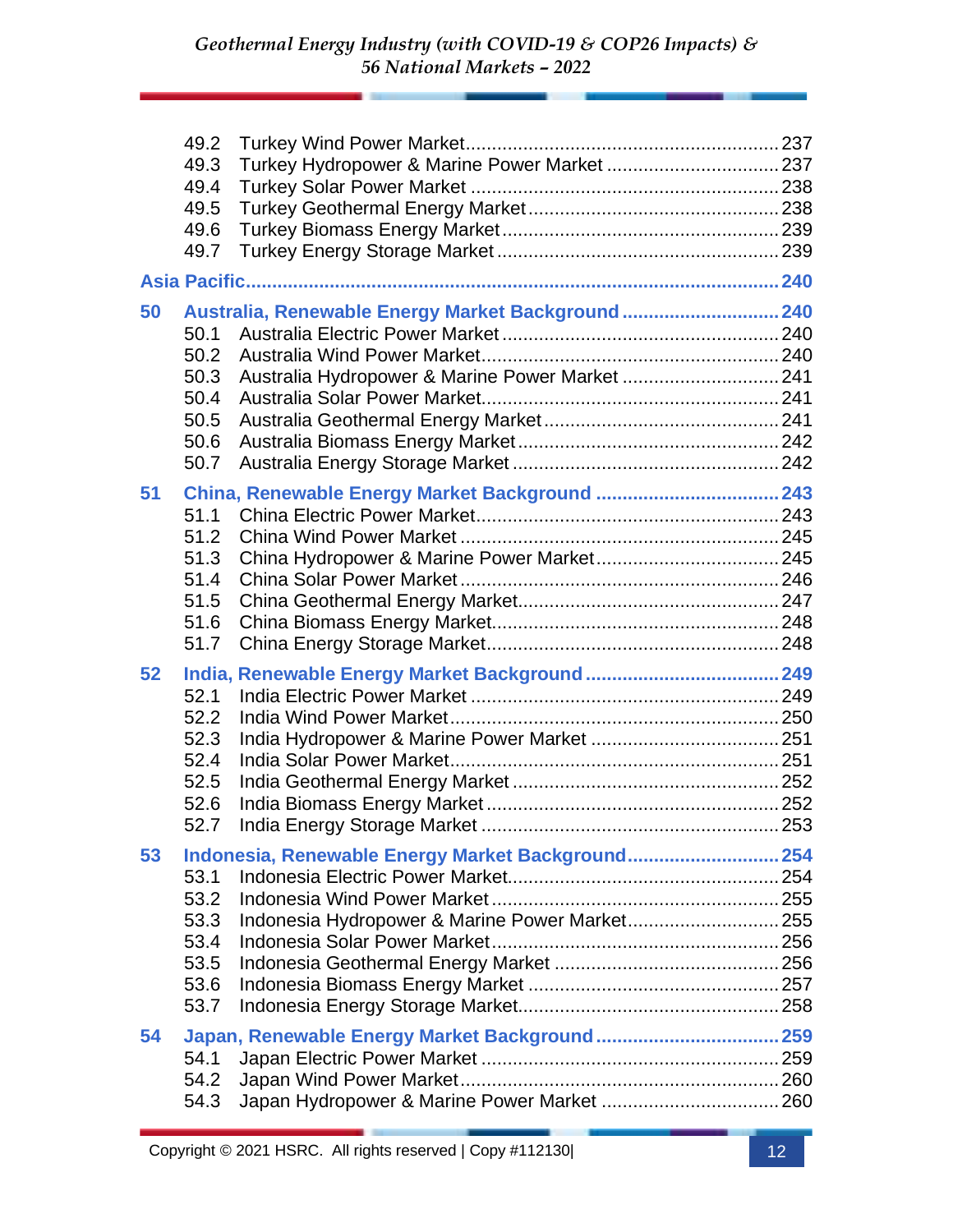|    | 54.4<br>54.5<br>54.6<br>54.7                         |                                                                                                           |  |
|----|------------------------------------------------------|-----------------------------------------------------------------------------------------------------------|--|
| 55 | 55.1<br>55.2<br>55.3<br>55.4<br>55.5<br>55.6<br>55.7 | New Zealand, Renewable Energy Market Background  264<br>New Zealand Hydropower & Marine Power Market 265  |  |
| 56 | 56.1<br>56.2<br>56.3<br>56.4<br>56.5<br>56.6<br>56.7 | Philippines, Renewable Energy Market Background  268<br>Philippines Hydropower & Marine Power Market 269  |  |
| 57 | 57.1<br>57.2<br>57.3<br>57.4<br>57.5<br>57.6<br>57.7 | South Korea, Renewable Energy Market Background  271<br>South Korea Hydropower & Marine Power Market  272 |  |
| 58 | 58.1<br>58.3<br>58.4<br>58.5<br>58.6<br>58.7         | Thailand, Renewable Energy Market Background 275<br>Thailand Hydropower & Marine Power Market 276         |  |
| 59 | 59.1<br>59.2<br>59.3<br>59.4<br>59.5<br>59.6         | Vietnam, Renewable Energy Market Background  279<br>Vietnam Hydropower & Marine Power Market 280          |  |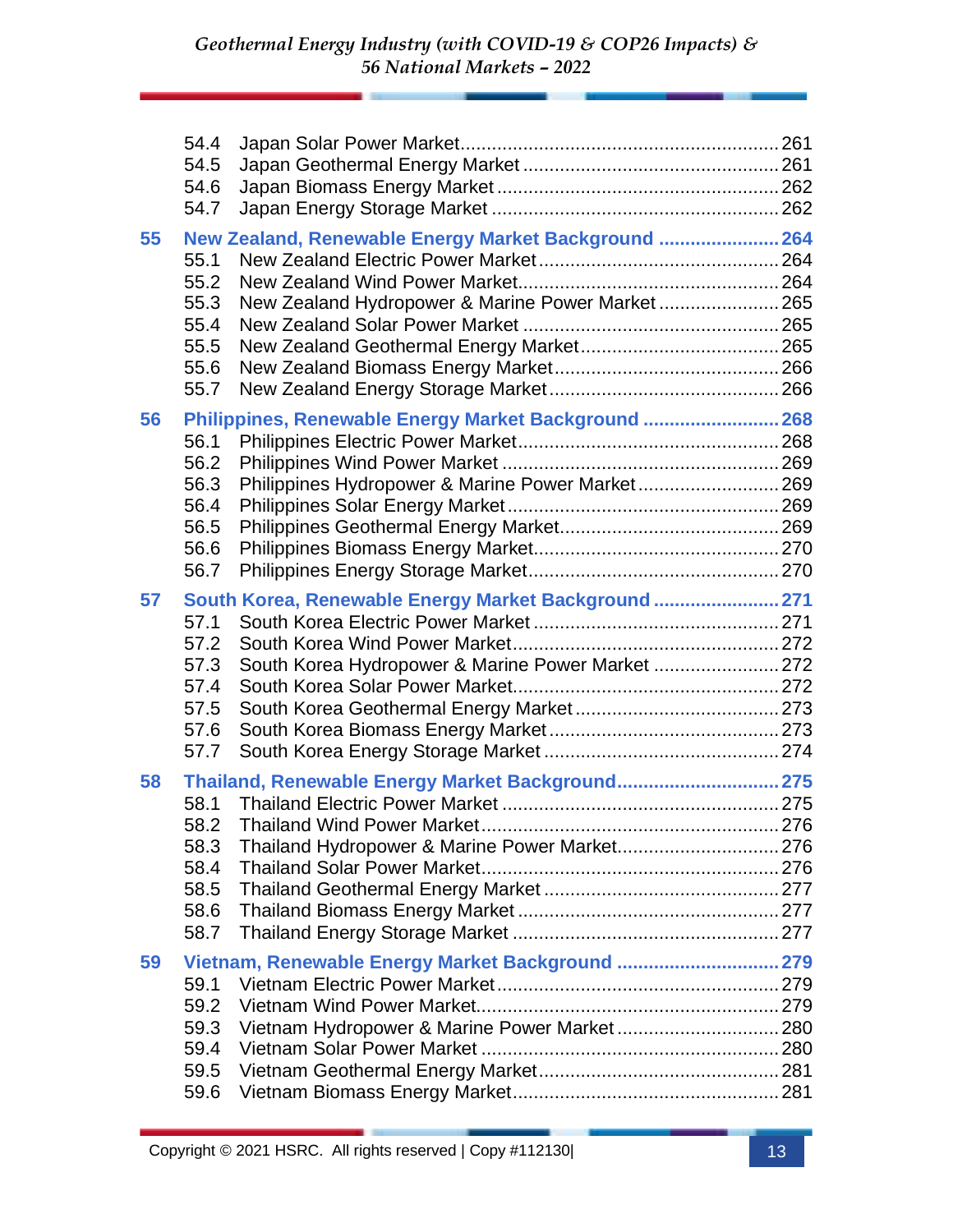| 60 |                      | Economical & Political Aspects Climate Change Mitigation  283   |  |
|----|----------------------|-----------------------------------------------------------------|--|
| 61 | 61.1                 |                                                                 |  |
|    | 61.2<br>61.3<br>61.4 | Regulatory and Policy Trends in the U.S. Oil and Gas            |  |
|    | 61.5                 |                                                                 |  |
|    | 61.6                 | Additional Funding for Utility-Scale Energy Storage  293        |  |
| 62 | 62.1                 |                                                                 |  |
|    | 62.2                 |                                                                 |  |
|    | 62.3                 | Four-Step Approach Grid Modernization Requirements.  298        |  |
|    |                      | 62.3.1                                                          |  |
|    |                      | 62.3.2<br>62.3.3                                                |  |
|    |                      | 62.3.4                                                          |  |
|    | 62.4                 |                                                                 |  |
| 63 |                      | The Biden Administration Green Infrastructure Budget  304       |  |
|    | 63.1                 |                                                                 |  |
|    | 63.2<br>63.3         |                                                                 |  |
|    | 63.4                 |                                                                 |  |
| 64 |                      | <b>Global Warming Mitigation Investments by The Private</b>     |  |
|    |                      | <b>Sector </b>                                                  |  |
|    | 64.1                 | Private Sector Warming Mitigation: Global Investments Size  308 |  |
|    | 64.2                 |                                                                 |  |
| 65 |                      |                                                                 |  |
|    | 65.1<br>65.2         |                                                                 |  |
|    | 65.3                 |                                                                 |  |
| 66 |                      |                                                                 |  |
|    | 66.1                 | Global Warming Mitigation Finance Stakeholders  324             |  |
|    | 66.2                 | Global Warming Investments. Venture Capital 325                 |  |
|    | 66.3                 |                                                                 |  |
| 67 |                      | The IPCC's 6th Assessment 2021 Report Findings330               |  |
|    | 67.1                 |                                                                 |  |
|    | 67.2                 |                                                                 |  |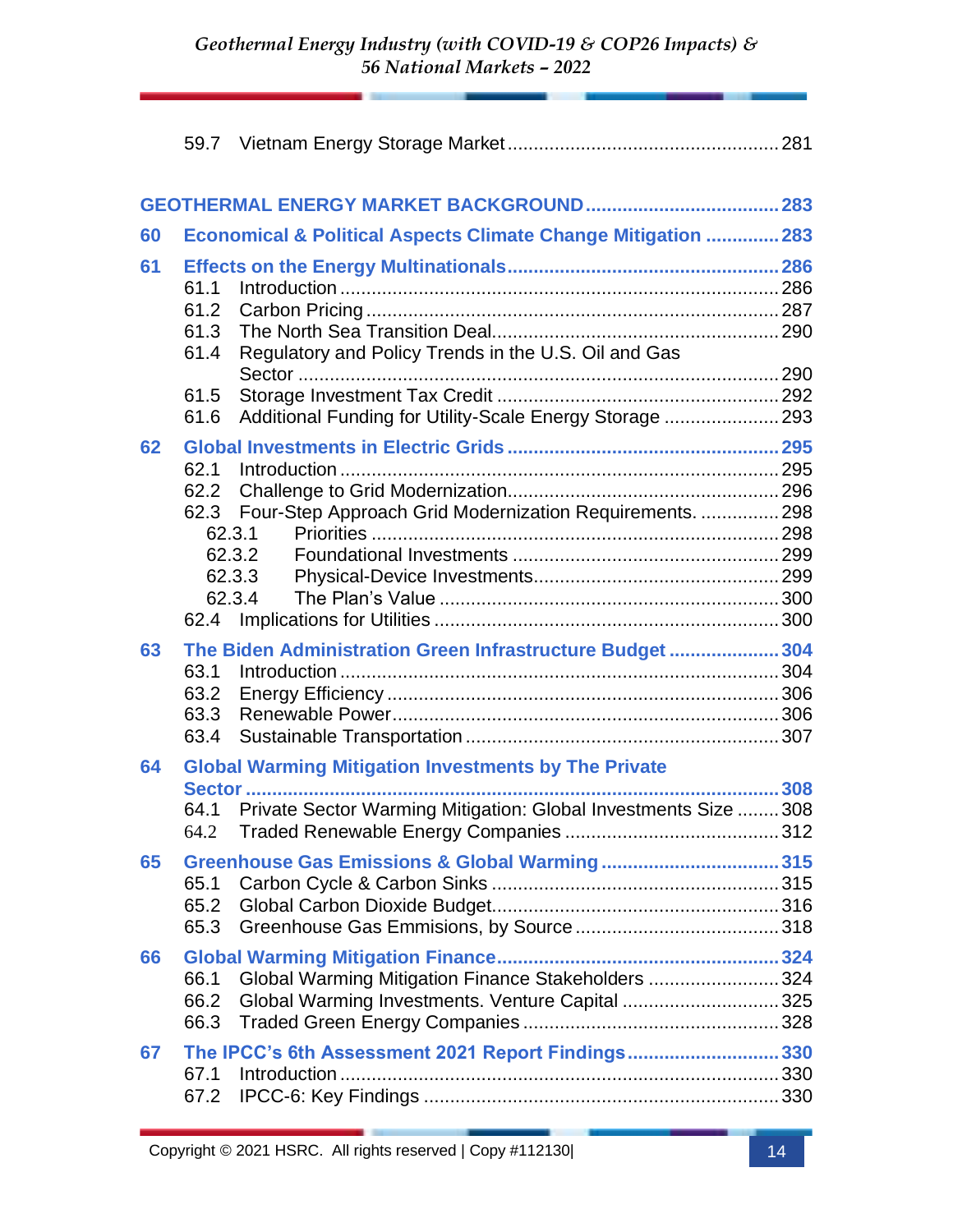| 68 |                              |         |                                                                |  |
|----|------------------------------|---------|----------------------------------------------------------------|--|
| 69 | 69.1<br>69.2<br>69.3<br>69.4 |         |                                                                |  |
| 70 |                              |         |                                                                |  |
|    | 70.1                         |         |                                                                |  |
|    | 70.2                         |         | Six CO <sub>2</sub> Removal and Sequestration Technologies 351 |  |
|    | 70.3                         |         |                                                                |  |
|    | 70.3.1                       |         |                                                                |  |
|    | 70.3.2                       |         |                                                                |  |
|    | 70.3.3                       |         |                                                                |  |
|    |                              |         | 70.4 Terrestrial Carbon Removal and Sequestration 354          |  |
|    | 70.4.1                       |         |                                                                |  |
|    | 70.4.2                       |         | Terrestrial Carbon Removal And Sequestration                   |  |
|    |                              |         |                                                                |  |
|    | 70.4.3                       |         |                                                                |  |
|    | 70.4.4                       |         |                                                                |  |
|    | 70.4.5                       |         |                                                                |  |
|    | 70.4.6                       |         |                                                                |  |
|    | 70.4.7                       |         |                                                                |  |
|    | 70.4.8                       |         |                                                                |  |
|    | 70.4.9                       |         |                                                                |  |
|    |                              | 70.4.10 |                                                                |  |
|    |                              | 70.4.11 |                                                                |  |
|    | 70.4.12                      |         |                                                                |  |
|    | 70.5.1                       |         | 70.5 Bioenergy With Carbon Capture & Sequestration365          |  |
|    | 70.5.2                       |         | Bioenergy With Carbon Capture & Sequestration                  |  |
|    |                              |         |                                                                |  |
|    | 70.6                         |         |                                                                |  |
|    | 70.6.1                       |         |                                                                |  |
|    | 70.6.2                       |         | Direct Air Capture Technology Assessment 368                   |  |
|    |                              |         |                                                                |  |
|    | 70.7.1                       |         |                                                                |  |
|    | 70.7.2                       |         | Carbon Mineralization Technology Assessment 371                |  |
|    | 70.7.3                       |         |                                                                |  |
|    | 70.8                         |         |                                                                |  |
|    | 70.8.1                       |         |                                                                |  |
|    | 70.8.2                       |         |                                                                |  |
|    | 70.8.3                       |         |                                                                |  |
|    | 70.8.4                       |         | CO2 Removal & Sequestration Economy375                         |  |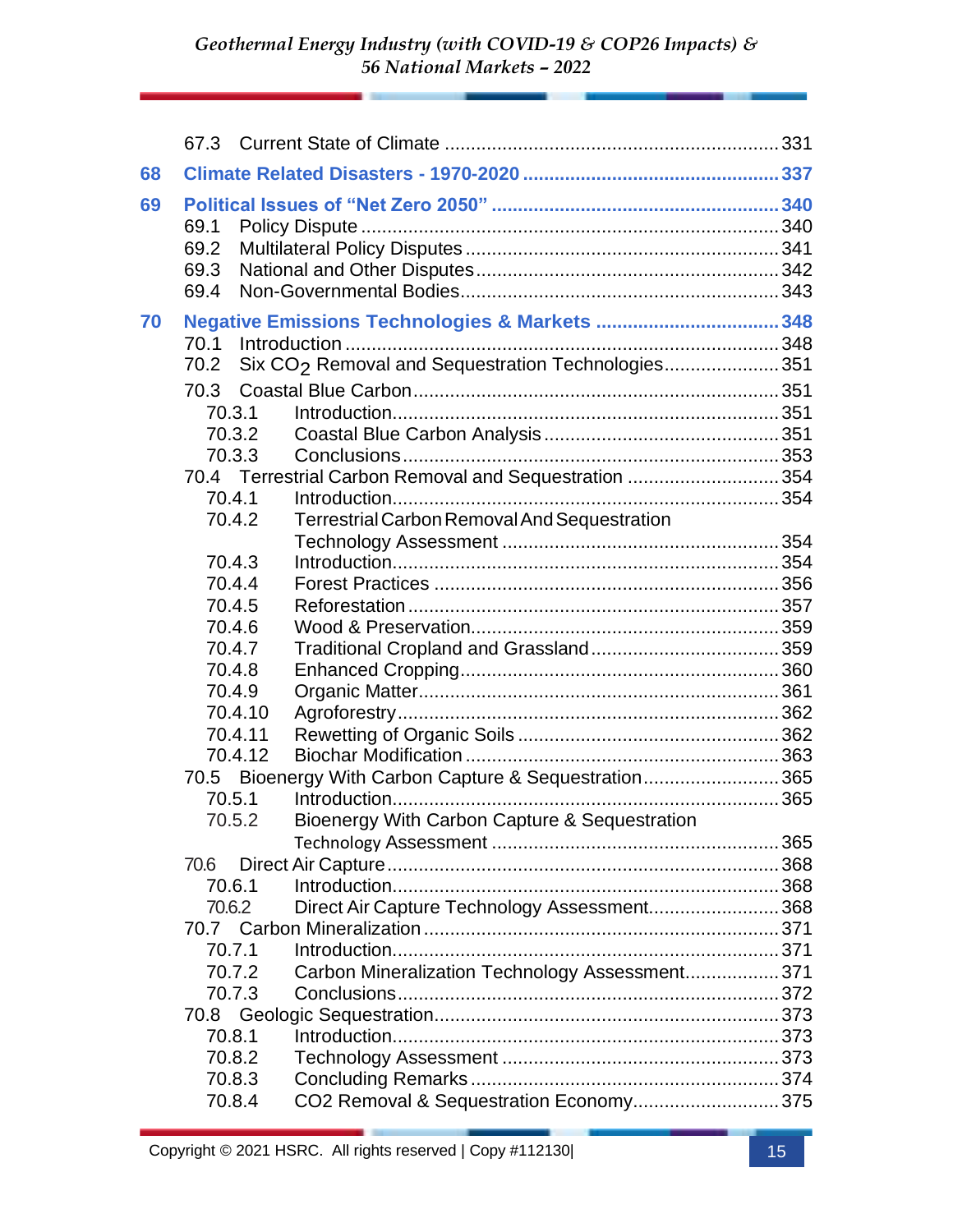|    | 70.8.5<br>70.8.6 |      |
|----|------------------|------|
|    | 70.8.7           |      |
|    |                  | .381 |
| 71 |                  |      |
| 72 |                  |      |
| 73 |                  |      |
| 74 |                  |      |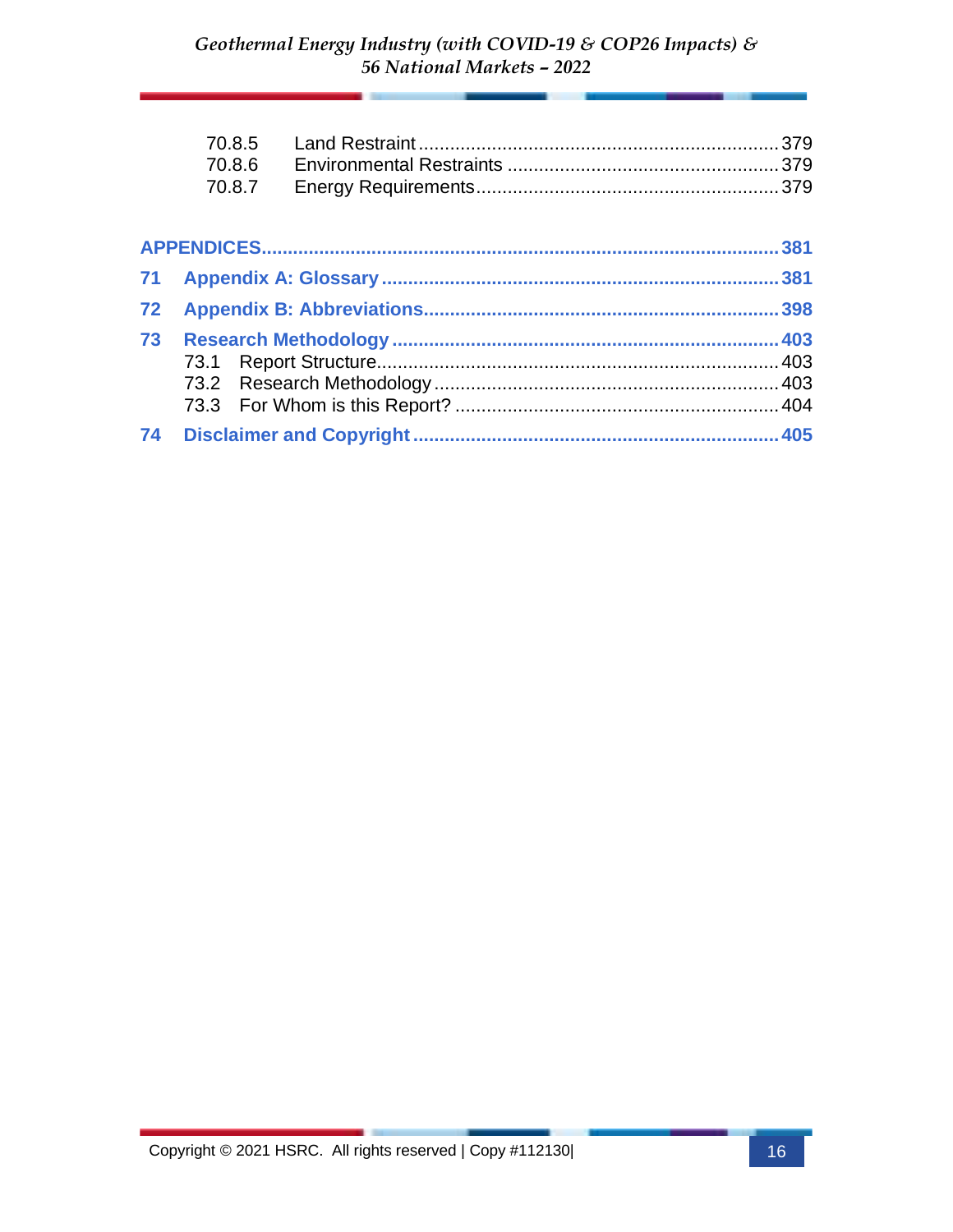### **List of Tables**

## **List of Figures**

| Figure 2 - The COVID-19 Years CO-2 Emissions                                    | .34 |
|---------------------------------------------------------------------------------|-----|
| Figure 3 - Canada Electricity Generation by Energy Source [%], 201838           |     |
| Figure 4 - U.S. electricity generation by major energy source, 1950-2020 43     |     |
| Figure 5 - U.S. Large Scale Battery Storage Capacity by Region (2010-           |     |
| 2019)                                                                           | 51  |
| Figure 6 - Total Installed Cost of Large Scale Battery Storage Capacity by      | 52  |
| Figure 7 - USA Large Scale Battery Storage Capacity Additions [ MW] -           |     |
|                                                                                 | 53  |
| Figure 8 - Cumulative Capacity Of Large Scale Battery Storage [ MW]-            |     |
| 2017-2023                                                                       | 53  |
| Figure 9 - Electricity Generation In Argentina In 2020, By Type Of Fuel* (In    |     |
|                                                                                 |     |
| Figure 11 - Total Energy Supply (TES) by Source, Chile 1990-202064              |     |
|                                                                                 |     |
|                                                                                 |     |
| Figure 14 - Mexico Electricity Generation by Technology (October 2020) 78       |     |
| Figure 15 - Distribution of Electricity Generation In Peru In 2020, By Source84 |     |
| Figure 16 - Total Energy Supply (TES) by Source, Austria 1990-201988            |     |
| Figure 17 - Total Energy Supply (TES) by Source, Belgium 1990-201992            |     |
|                                                                                 |     |
| Figure 19 - Total Energy Supply (TES) by Source, Czech Republic 1990-           |     |
| 2019                                                                            |     |
| Figure 20 - Total Energy Supply (TES) by Source, Denmark 1990-2019  104         |     |
| Figure 21 - Electricity Generation By Energy Source, Finland, 2000-2019 107     |     |
| Figure 22 - France Total Energy Supply (TES) by Source 1990-2019 111            |     |
| Figure 23 - The German Renewable Energy use & Reduced Energy                    |     |
| 116                                                                             |     |
| Figure 24 - Germany Electricity Generation Per Week 22 - 2021 by                |     |
| 118                                                                             |     |
| Figure 25 - Power Generation Capacity in Germany By Technology - 2002-          |     |
| 2020                                                                            |     |
| Figure 26 - German Solar Power Capacity - 2009-2019  123                        |     |
| Figure 27 - Sources of Large-Scale Energy Capacity [MW] Installed in            |     |
|                                                                                 |     |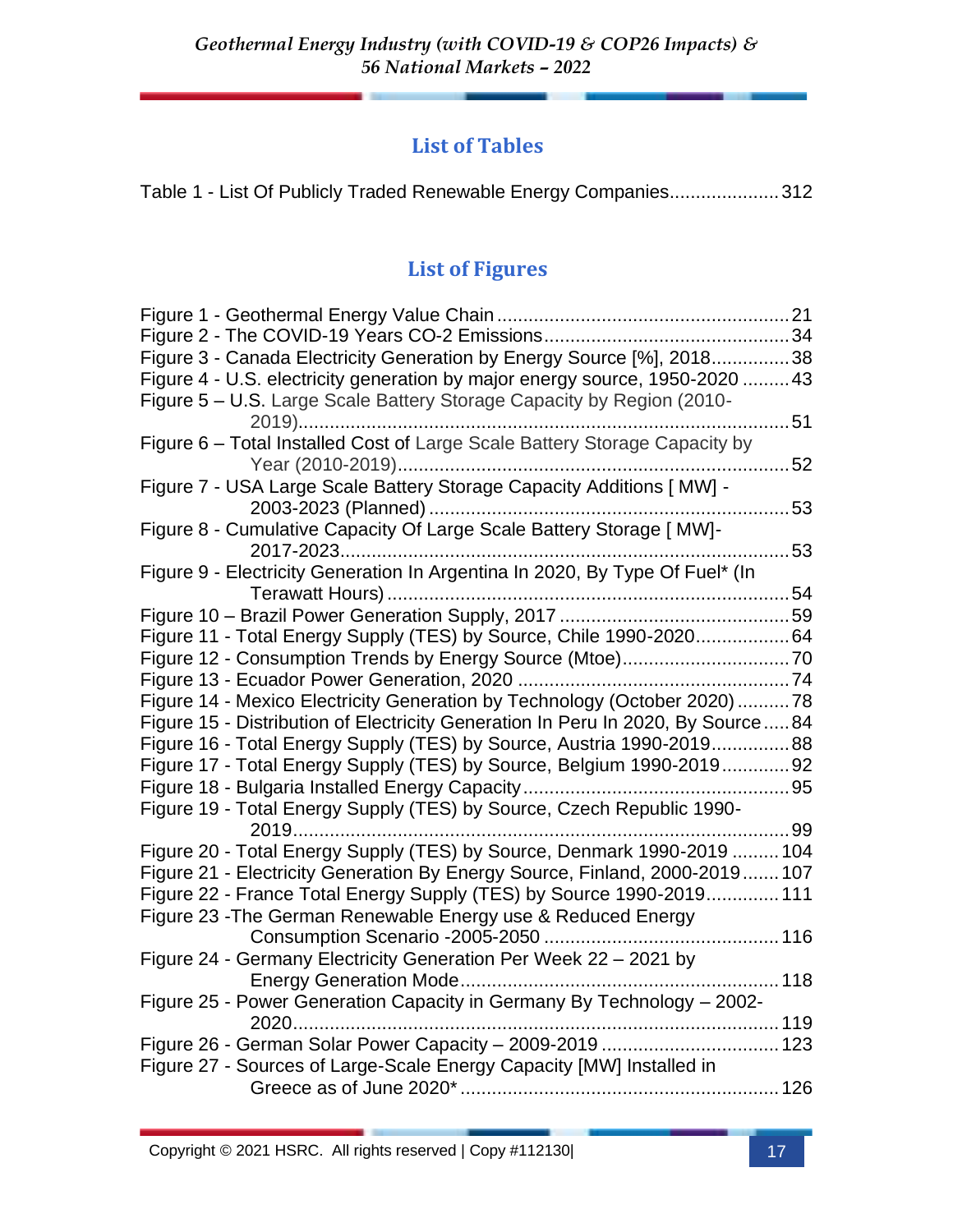| Figure 28 - Total Energy Supply (TES) by Source, Hungary 1990-2019  130        |  |
|--------------------------------------------------------------------------------|--|
| Figure 29 - Electricity Production by Source, Iceland, 2000-2019 134           |  |
| Figure 30 - Total Final Consumption By Fuel in Ireland, 2005-2019 137          |  |
| Figure 31 - Total Final Consumption By Sector in Ireland, 2005-2019 138        |  |
| Figure 32 - Primary Energy By Mode And Fuel in Ireland, 2019 138               |  |
| Figure 33 - Total Energy Supply (TES) by Source, Italy 1990-2019  142          |  |
| Figure 34 - Lithuania's Energy System By Fuel And Sector, 2019 147             |  |
| Figure 35 - Lithuania's Total Final Consumption By Source And Sector,          |  |
|                                                                                |  |
| Figure 36 - Distribution of Electricity Generation In The Netherlands In       |  |
|                                                                                |  |
| Figure 37 - National Electricity Generation By Energy Source, Norway, in       |  |
| 2019                                                                           |  |
| Figure 38 - Total Energy Supply (TES) by Source, Poland 1990-2019 161          |  |
| Figure 39 - Total Energy Supply (TES) by Source, Portugal 1990-2019 165        |  |
| Figure 40 - Romania Consumption Trends By Energy Source (Mtoe)  169            |  |
| Figure 41 - Russia Consumption Trends by Energy Source (Mtoe) 172              |  |
|                                                                                |  |
| Figure 43 - Total Energy Supply (TES) by Source, Slovak Republic 1990-         |  |
| 2020                                                                           |  |
|                                                                                |  |
| Figure 45 - Total Energy Supply (TES) by Source, Spain 1990-2020 188           |  |
|                                                                                |  |
| Figure 47 - Total Energy Supply (TES) by Source, Switzerland 1990-2020  196    |  |
| Figure 48 - The UK Inland Energy Consumption, 1990 and 2020 by Energy          |  |
| Source<br>200                                                                  |  |
| Figure 49 - The UK Electricity Generation, 1990 and 2020 by Energy             |  |
|                                                                                |  |
|                                                                                |  |
| Figure 51 - Consumption Trends By Energy Source in Ukraine (Mtoe) 205          |  |
| Figure 52 - Installed Energy Capacity of Algeria, 2019 vs. Projected 2028  208 |  |
|                                                                                |  |
|                                                                                |  |
| Figure 55 - Consumption Trends by Energy Source in Israel (Mtoe) 217           |  |
|                                                                                |  |
|                                                                                |  |
| Figure 58 - Total Energy Supply (TES) by Source, Saudi Arabia, 1990-           |  |
|                                                                                |  |
| Figure 59 - South Africa Electricity Consumption Breakdown by Sector           |  |
|                                                                                |  |
| Figure 60 - Electricity Generation in Turkey from 2019 to 2020, by Fuel  236   |  |
| Figure 61 - Australian Electricity Generation - Fuel Mix, 1994-2020240         |  |
| Figure 62 - Electric Power Generation in China from 2011 to 2020, by           |  |
|                                                                                |  |
|                                                                                |  |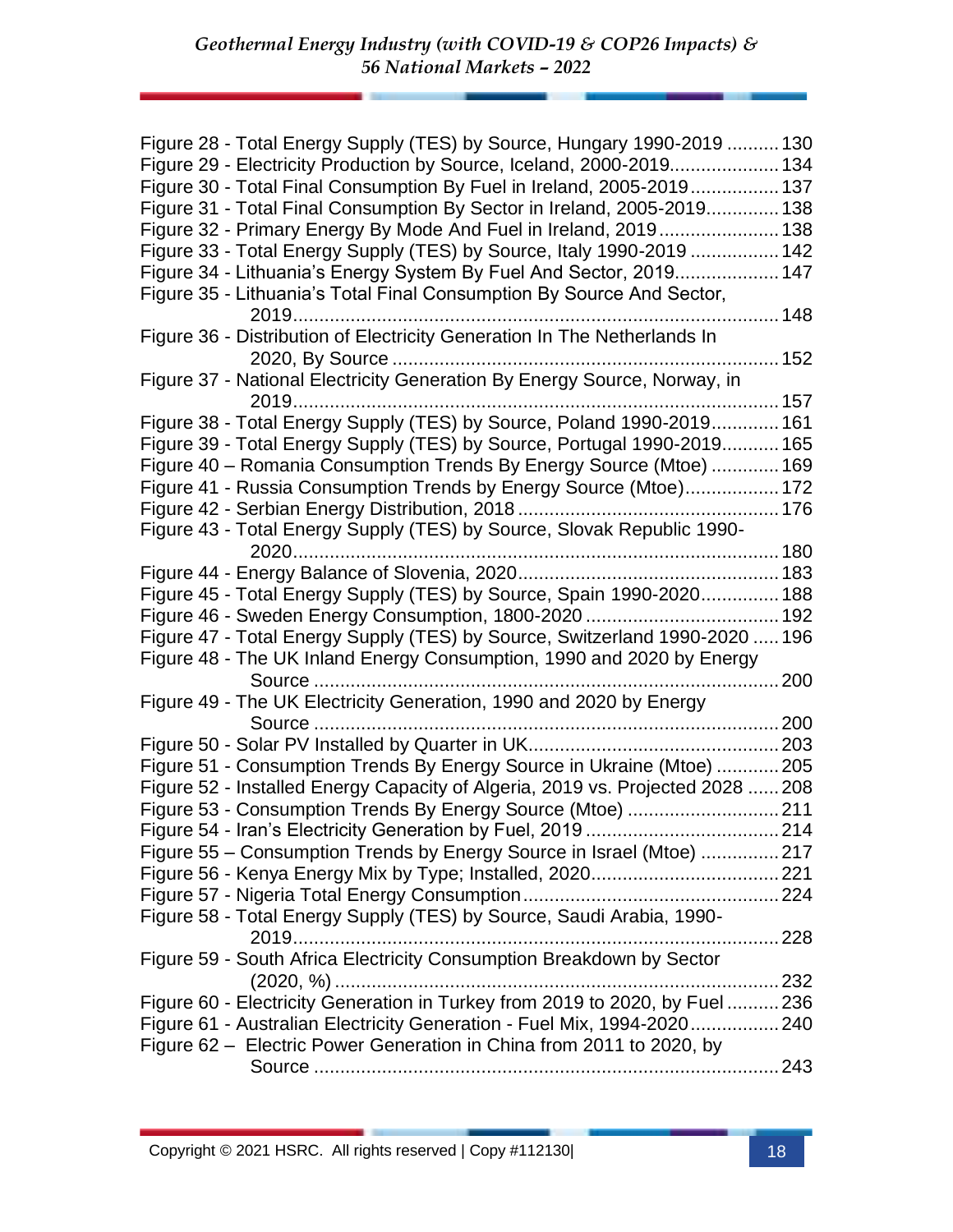| Figure 63 - Consumption of Energy Resources in India in Petajoules in          |       |
|--------------------------------------------------------------------------------|-------|
|                                                                                | .249  |
| Figure 64 - Electricity Mix in India, January-December 2020250                 |       |
| Figure 65 - Total Energy Supply (TES) by Source, Indonesia, 1990-2019  254     |       |
| Figure 66 - Share of Renewables and Nuclear Power in Japan's Electricity       |       |
|                                                                                | .259  |
| Figure 67 - Japan Electricity Generation by Energy Source [GW], 2019  260      |       |
| Figure 68 - Total Energy Supply (TES) by Source, New Zealand, 1990-            |       |
| 2020                                                                           | . 264 |
|                                                                                |       |
| Figure 70 - South Korea Electricity Generation Capacity by Fuel [%], 2018  271 |       |
| Figure 71 - Power Generation by Fuel in Thailand - 2010, 2020                  | .275  |
| Figure 72 - Installed Generating Capacity in Vietnam - 2021-2020 [GW]279       |       |
|                                                                                | . 287 |
| Figure 74 - Invested [\$T] Needed: By Decarbonation Sectors (Left) and by      |       |
|                                                                                | .308  |
| Figure 75 - Global Carbon Dioxide Budget. [G Ton/annum] 316                    |       |
|                                                                                |       |
| Figure 77 - Global Greenhouse Gas Emissions by Primary Sources 318             |       |
| Figure 78 - Global Warming Mitigation Financing: Stakeholders                  | .324  |
| Figure 80 - The IPPC 2009,2014 and 2021 Global warming Assessments             |       |
|                                                                                |       |
| Figure 81 - Contribution to 2010-2020 Warming VS. Past century 334             |       |
| Figure 82 - Human Contribution to Climate Change Being Felt Most Acutely       |       |
| & the Confidence Level in Human Contribution to Change. By                     |       |
|                                                                                | 335   |
| Figure 83 - Global Warming vs. number of climate related disasters -1970-      |       |
|                                                                                | 337   |
| Figure 84 - Projected Increase in Extreme Weather Events vs. Global            |       |
|                                                                                | 338   |
| Figure 85 - Global Warming Vs. Number of Deaths & Economic Losses              |       |
|                                                                                | 339   |
| Figure 86- Fossil Energy Divestment Size [\$B] & Number of Committed           |       |
|                                                                                | 345   |
| Figure 87 - The Role Of Negative Emissions Technologies In Reaching Net        |       |
|                                                                                |       |
|                                                                                |       |
| Figure 88 - Leading CO <sub>2</sub> Removal and Sequestration Technologies351  |       |
|                                                                                |       |
| Figure 90 - Simulated Time Series of Global Land Use For Business as           |       |
| Usual (BAU), Afforestation (AFF), BECCS, and AFF +                             |       |
|                                                                                |       |
| Figure 91 - Biomass Energy Carbon Dioxide Removal And Sequestration            |       |
|                                                                                |       |
| Figure 92 - Standard Biomass Energy-Based Carbon Dioxide Removal               |       |
|                                                                                |       |